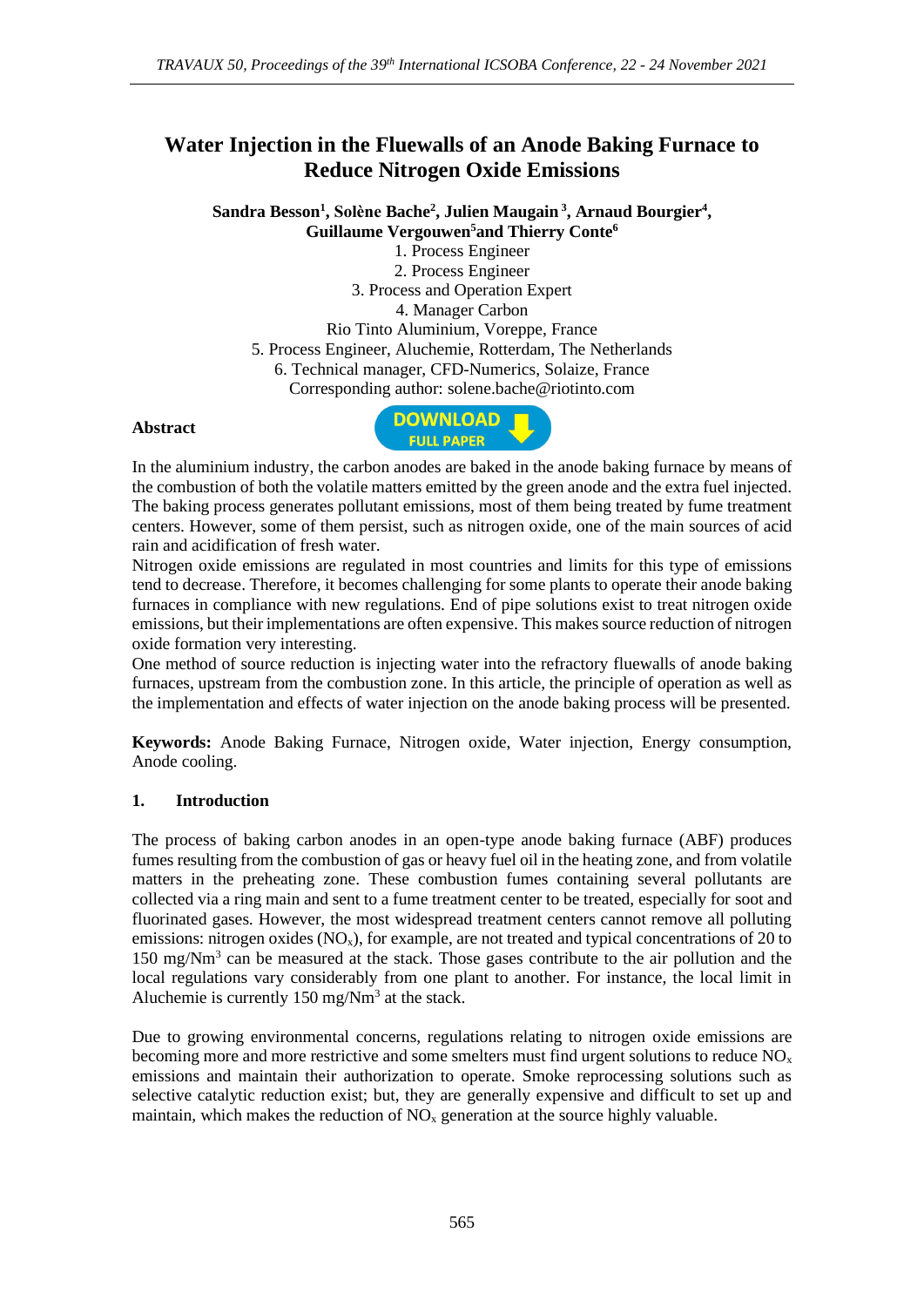The  $NO<sub>x</sub>$  formed in the ABF are principally created during the combustion of natural gas and oil, their formation depends mainly on two parameters: the oxygen availability and the temperature of the combustion zone (Figure 1).



The measurements and modelling done in the past on ABFs have shown that the  $NO<sub>x</sub>$  are mainly generated in the last heating section (HR3 or HR4), where the  $O_2$  availability is higher (fresh air coming from the blowing area) as well as the temperature of the area.

Thus, to limit the formation of  $NO<sub>x</sub>$ , the temperature along with the amount of oxygen of the fumes entering the 3rd heating section must be reduced. Experience shows that there is little lever to play with the burner design as the  $NO<sub>x</sub>$  generation reduction is often coupled with a reduction of combustion efficiency and higher CO contents. The water injection in the fluewalls located in the blowing area of ABFs on the contrary has shown promising achievements together with other benefits.

Aluchemie is a carbon anode plant operating in Spijkenisse (The Netherlands) and producing 216 kt anodes of several formats each year. With the operation of 4 ABFs over the last years, the plant has seen an evolution of the local restrictions regarding the  $NO<sub>x</sub>$  emissions and has tested several solutions. In this article, the operating principle of water injection will be described as well as the result of water injection tests carried out in Aluchemie.

## **2. Water Injection to Reduce NOx Generation**

## **2.1 NO<sup>x</sup> Generation in the Anode Baking Furnaces**

NO<sup>x</sup> is a generic term for the nitrogen oxides and refer mainly to nitric oxide (NO) and nitrogen  $divide (NO<sub>2</sub>)$ . These gases are atmospheric polluants that are harmful for immune and respiratory function and are contributors to acid rain, smog, and ozone depletion.

The primary source of  $NO<sub>x</sub>$  production in the industry is related to combustion processes. In the ABF process, where natural gas or heavy fuel oil is burnt, the thermal  $NO<sub>x</sub>$  is the most relevant source.

There are three factors influencing  $NO<sub>x</sub>$  formation: high temperature, high  $O<sub>2</sub>$  content, and high residency time at high temperature. Two ways to control  $NO<sub>x</sub>$  formation in our standard industrial furnaces is to control excess oxygen or control flame temperature, as the residency time at high temperature is relatively short and difficult to control.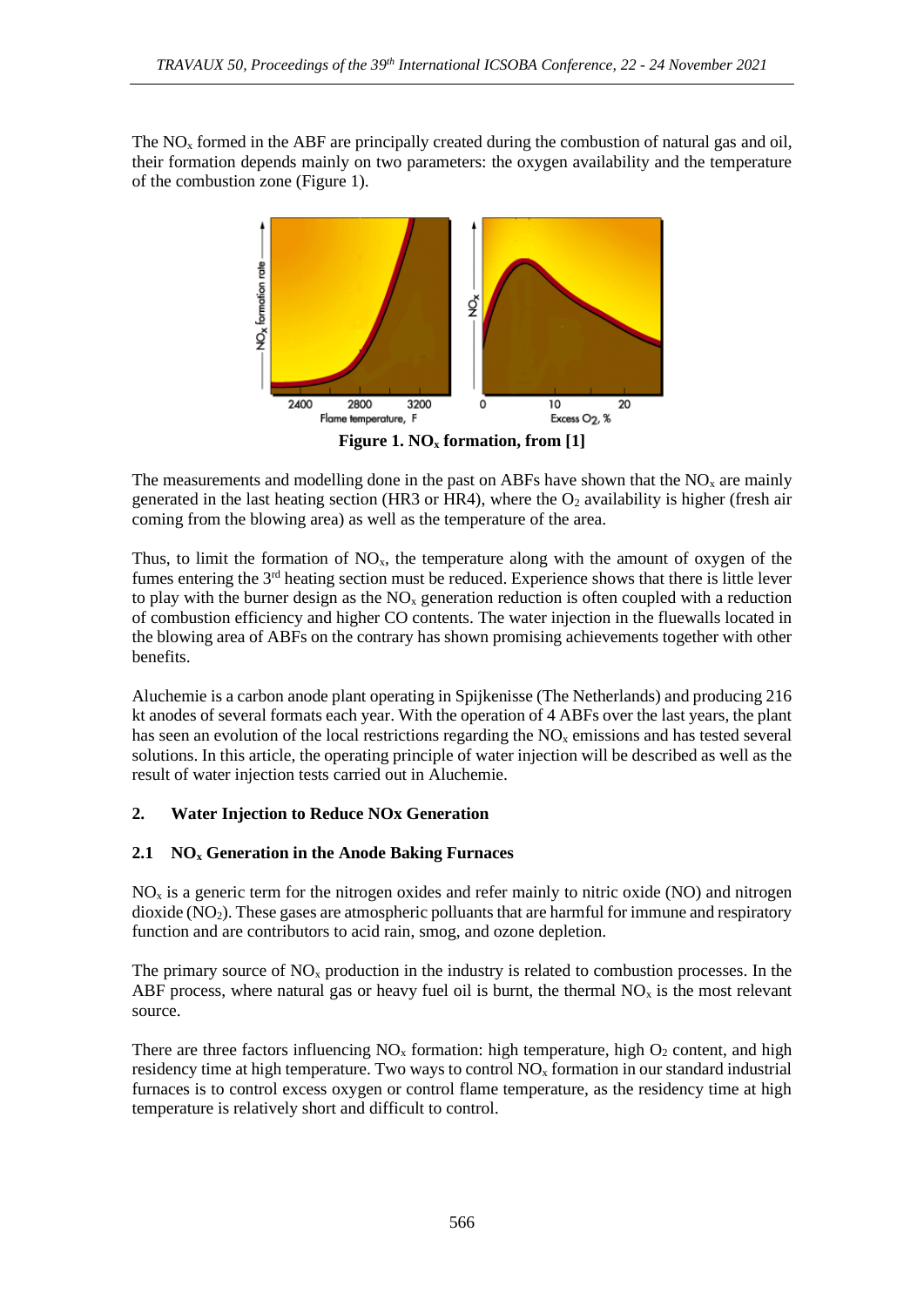| Table 5. Effect of water injection for different flow rates |                        |                                              |                                        |                |                      |                                             |
|-------------------------------------------------------------|------------------------|----------------------------------------------|----------------------------------------|----------------|----------------------|---------------------------------------------|
|                                                             | NO <sub>x</sub><br>(%) | Anode<br>temperature<br>in BL1 $(^{\circ}C)$ | <b>Energy</b><br>consumption<br>$(\%)$ | $\mathbf{O}_2$ | $\bf CO$             | Cold spot<br>temperature<br>$({}^{\circ}C)$ |
| <b>Nozzle</b><br>1,<br>$0.5$ L/min,<br>peephole 1           | $-9$                   | $-15$                                        |                                        | no<br>impact   | no impact            | 275                                         |
| Nozzle 1,<br>$1.0$ L/min,<br>peephole 1                     | $-30$                  | $-23$                                        | $-5,50$                                | no<br>impact   | occasional<br>peaks  | $<$ 200                                     |
| Nozzle 1,<br>$1.2$ L/min,<br>peephole 1                     | $-38$                  | $-54$                                        | $-5,50$                                | no<br>impact   | occasional<br>peaks  | $<$ 200                                     |
| 1,<br><b>Nozzle</b><br>$1.0$ L/min,<br>peephole 2           | $-30$                  |                                              | $-6,50$                                | no<br>impact   | occasionalp<br>peaks | 335                                         |
| 2,<br><b>Nozzle</b><br>0.5<br>L/m,<br>peephole 1            | $-16$                  |                                              | -6                                     | no<br>impact   | no impact            | 490                                         |

**Table 3. Effect of water injection for different flow rates**

#### **5. Conclusions**

The trials carried out in Aluchemie with the injection of water in Blowing 1 have confirmed the benefits regarding the reduction of  $NO<sub>x</sub>$  generation with reductions up to 38 %. The  $NO<sub>x</sub>$ concentration decreases as the water flow rate increases in the studied range (0.5 to 1.2 L/min) without reaching a thershold effect. The design of the nozzle affects the percentage of  $NO<sub>x</sub>$ generation, and the finer the droplets, the lower the  $NO<sub>x</sub>$ .

The trial has also shown that the water injection enables the cooling of the fumes more efficiently during blowing, thus to improving the anode cooling efficieny, with expectations of up to 54 °C anode temperature decrease at the end of the first blowing section.

Trials also showed that a reduction in gas consumption by 5.5 % can be expected for a water flow rate ≥1 L/min. The change of nozzle type only slightly improved this reduction. Water injection has no impact on the percentage of oxygen supply to the preheating zone and doesn't impact the combustion in this area but some peeks of high CO values could be observed for higher water flow rates.

The thermal camera pictures show that water injection creates cold spots on the fluewall and on some tie-bricks: this could affect the refractory condition on the long term. Some further trials should be carried out on a longer term to evaluate this impact more precisely and identify possible mitigations.

## **6. References**

- 1. The formation of NOx, Alentec Inc, (accessed on 4 August 2021): https://www.alentecinc.com/papers/NOx/The%20formation%20of%20NOx\_files/The%2 0formation%20of%20NOx.htm
- 2. Donald N. Holdner, A.L. Proulx, Water addition to the cooling sections of horizontal flue ring furnaces, *Light Metals*, 1981, pp. 597-609.